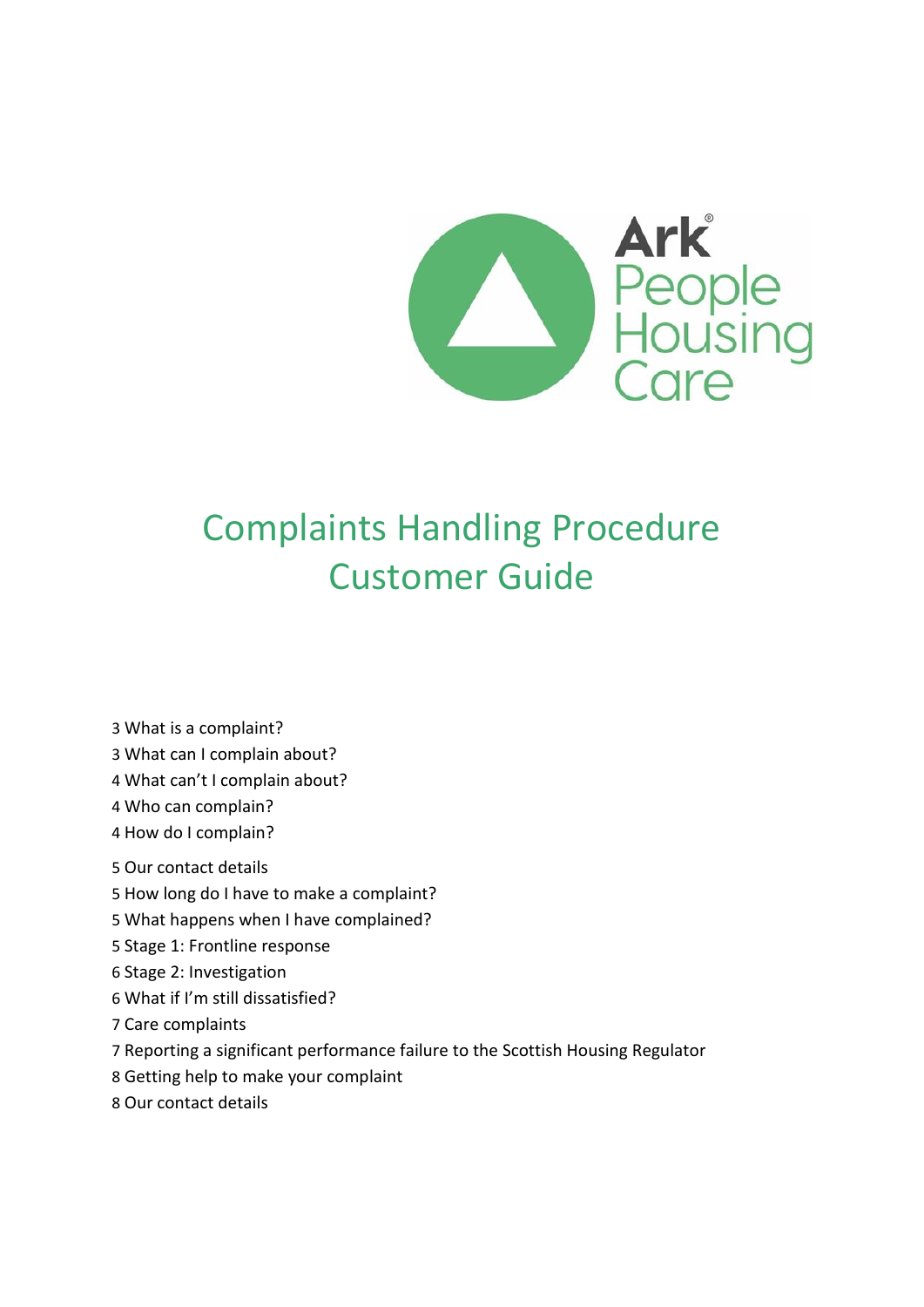Ark is committed to providing high-quality customer services.

#### **We value complaints and use information from them to help us improve our services.**

If something goes wrong or you are dissatisfied with our services, please tell us. This leaflet describes our complaints procedure and how to make a complaint. It also tells you about how we will handle your complaint and what you can expect from us.

#### **What is a complaint?**

We regard a complaint as any expression of dissatisfaction about our action or lack of action, or about the standard of service provided by us or on our behalf.

#### **What can I complain about?**

You can complain about things like:

- failure or refusal to provide a service
- inadequate quality or standard of service, or an unreasonable delay in providing a service
- delays in responding to enquiries or requests
- unfairness, bias or prejudice in service delivery
- lack of provision, or the provision of misleading, unsuitable or incorrect advice or information
- a repair that has not been carried out properly or in an agreed timeframe
- dissatisfaction with one of our policies or its impact on the individual
- failure to properly apply law, procedure or guidance when delivering services
- failure to follow the appropriate administrative process
- conduct, treatment by or attitude of a member of staff or contractor (**except** where there are arrangements in place for the contractor to handle the complaint themselves); or
- disagreement with a decision, (**except** where there is a statutory procedure for challenging that decision, or an established appeals process followed throughout the sector).

Your complaint may involve more than one of Ark's services or be about someone working on our behalf.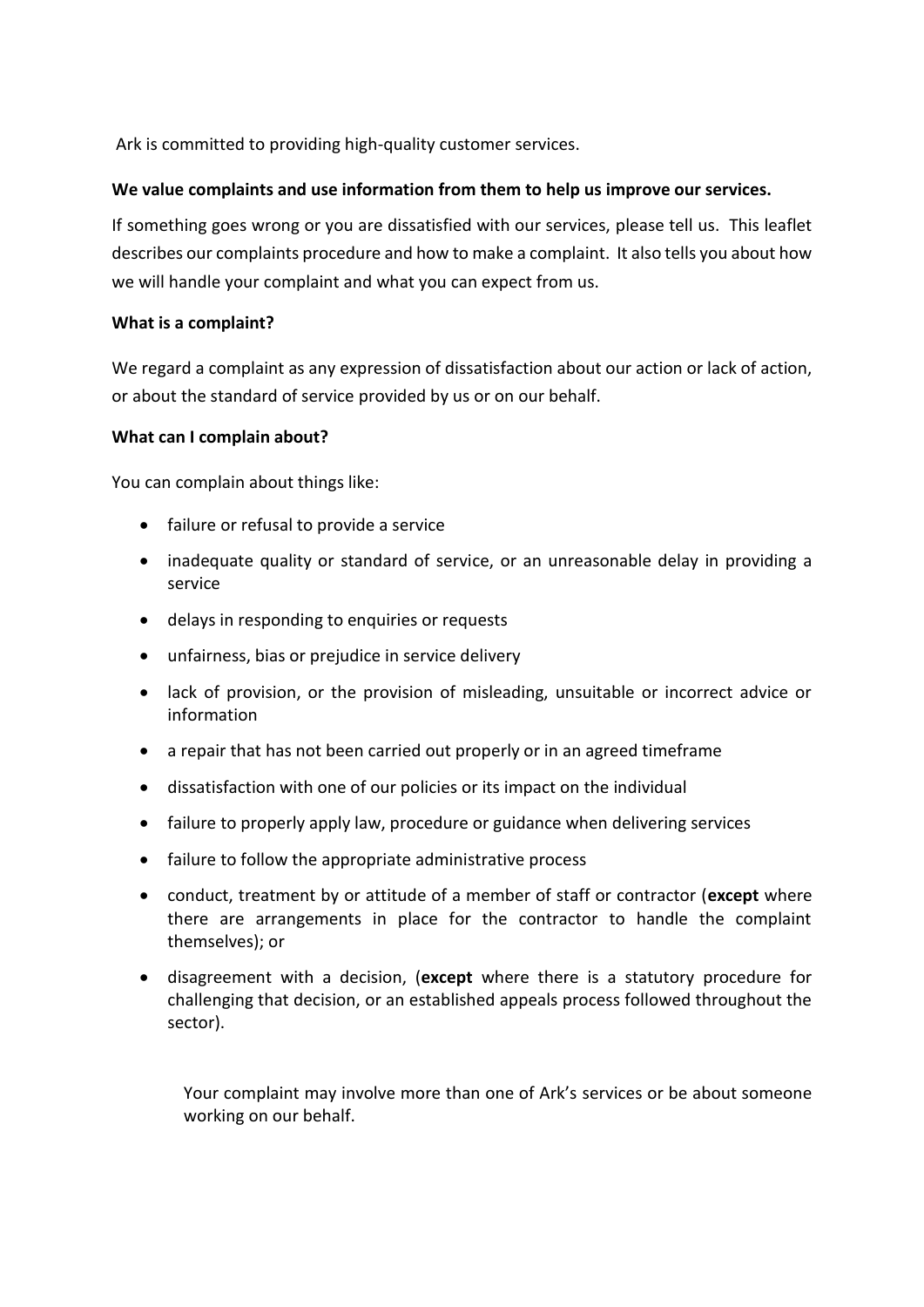## **What can't I complain about?**

There are some things we can't deal with through our complaints handling procedure. These include:

- a routine first-time request for a service
- a request for compensation only
- issues that are in court or have already been heard by a court or a tribunal (if you decide to take legal action, you should let us know as the complaint cannot then be considered under this process)
- disagreement with a decision where there is a statutory procedure for challenging that decision (such as for freedom of information and subject access requests), or an established appeals process followed throughout the sector
- a request for information under the Data Protection or Freedom of Information (Scotland) Acts
- a grievance by a staff member or a grievance relating to employment or staff recruitment
- a concern raised internally by a member of staff (which was not about a service they received, such as a whistleblowing concern)
- a concern about a child or an adult's safety
- an attempt to reopen a previously concluded complaint or to have a complaint reconsidered where we have already given our final decision
- abuse or unsubstantiated allegations about our organisation or staff where such actions would be covered by our Unacceptable Actions Policy; or
- a concern about the actions or service of a different organisation, where we have no involvement in the issue (except where the other organisation is delivering services on our behalf).

If other procedures or rights of appeal can help you resolve your concerns, we will give information and advice to help you.

## **Who can complain?**

Anyone who receives, requests or is directly affected by our services can make a complaint to us. This includes the representative of someone who is dissatisfied with our service (for example, a relative, friend, advocate or adviser). If you are making a complaint on someone else's behalf, you will normally need their written consent.

Please also read the section on **Getting help to make your complaint** below.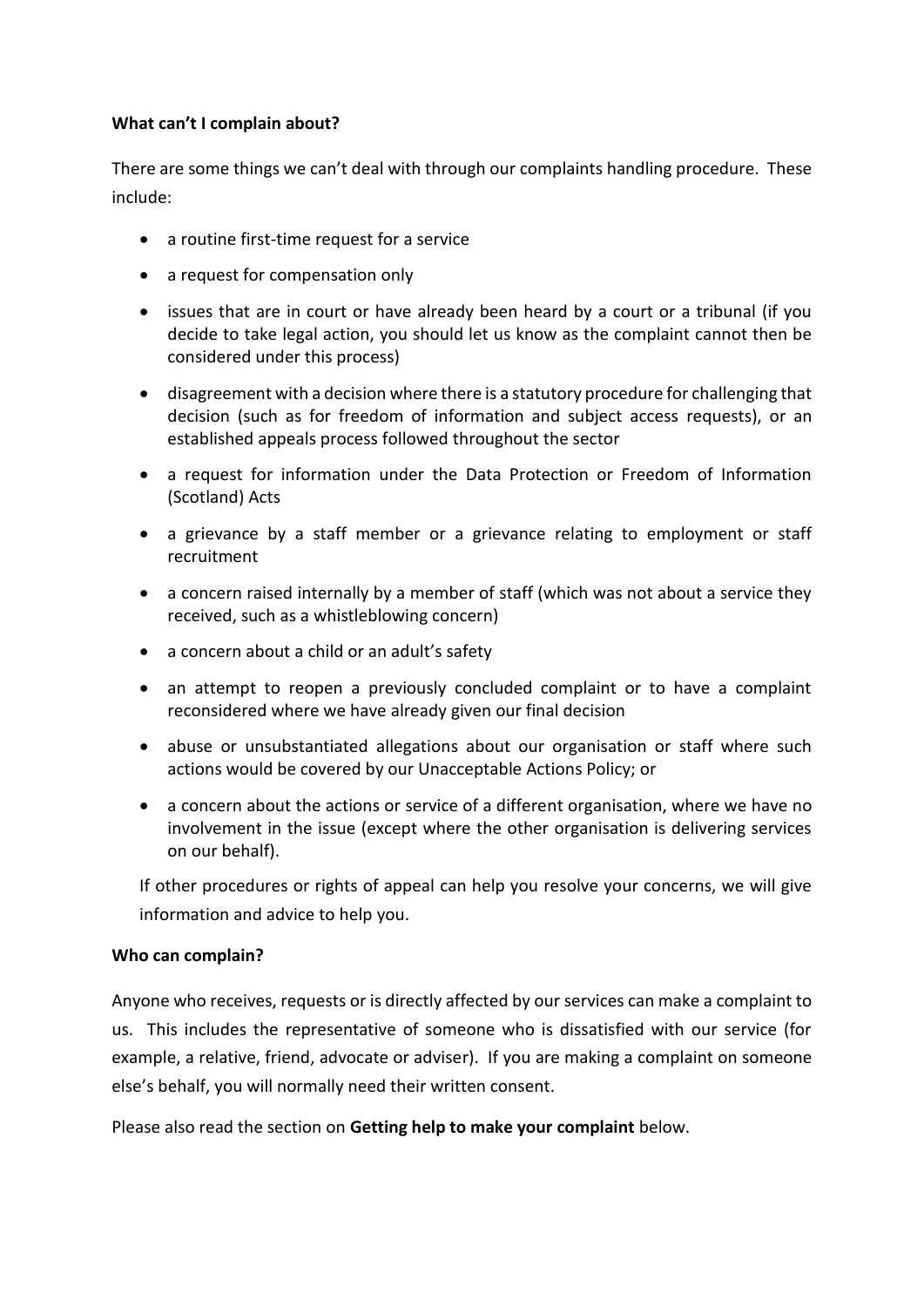## **How do I complain?**

You can complain in person at any of our offices by speaking to a member of our staff, by phone, in writing, by email or using our on-line form - <https://www.arkha.org.uk/contact-us/>

It is easier for us to address complaints if you make them quickly and directly to the service concerned. So please talk to a member of our staff at the service you are complaining about. Then they can try to resolve the issue.

When complaining, please tell us:

- your full name and contact details
- as much as you can about the complaint
- what has gone wrong; and
- what outcome you are seeking.

#### **Our contact details**

ARK Housing Association Ltd

The Priory, Canaan Lane, Edinburgh EH10 4SG

Email: complaints@arkha.org.uk

Telephone: 0131 447 9027

#### **How long do I have to make a complaint?**

Normally, you must make your complaint within six months of:

- the event you want to complain about; or
- finding out that you have a reason to complain

In exceptional circumstances, we may be able to accept a complaint after the time limit. If you feel that the time limit should not apply to your complaint, please tell us why.

#### **What happens when I have complained?**

We will always tell you who is dealing with your complaint. Our complaints procedure has two stages.

#### **Stage 1: Frontline response**

We aim to respond to complaints quickly (where possible, when you first tell us about the issue). This could mean an on-the-spot apology and explanation if something has clearly gone wrong, or immediate action to resolve the problem.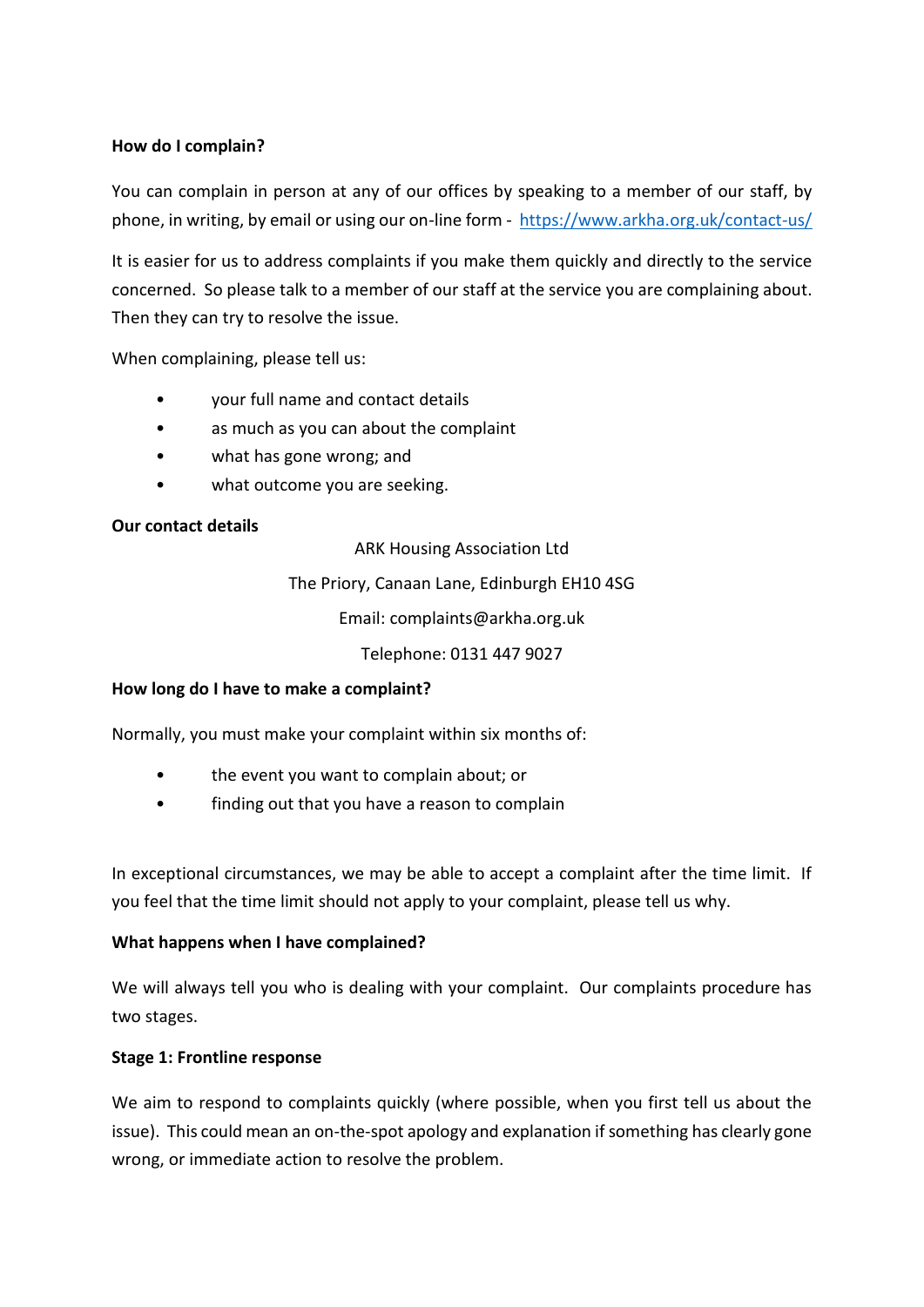We will give you our decision at stage 1 in five working days or less, unless there are exceptional circumstances.

If you are not satisfied with the response we give at this stage, we will tell you what you can do next. If you choose to, you can take your complaint to stage 2. You must normally ask us to consider your complaint at stage 2 either:

- within six months of the event you want to complain about or finding out that you have a reason to complain; or
- within two months of receiving your stage 1 response (if this is later).

In exceptional circumstances, we may be able to accept a stage 2 complaint after the time limit. If you feel that the time limit should not apply to your complaint, please tell us why.

## **Stage 2: Investigation**

Stage 2 deals with two types of complaint: where the customer remains dissatisfied after stage 1 and those that clearly require investigation, and so are handled directly at this stage. If you do not wish your complaint to be handled at stage 1, you can ask us to handle it at stage 2 instead.

When using stage 2:

- we will acknowledge receipt of your complaint within three working days
- we will confirm our understanding of the complaint we will investigate and what outcome you are looking for
- we will try to resolve your complaint where we can (in some cases we may suggest using an alternative complaint resolution approach, such as mediation); and
- where we cannot resolve your complaint, we will give you a full response as soon as possible, normally within 20 working days.

If our investigation will take longer than 20 working days, we will tell you. We will tell you our revised time limits and keep you updated on progress.

# **What if I'm still dissatisfied?**

After we have given you our final decision, if you are still dissatisfied with our decision or the way we dealt with your complaint, you can ask the Scottish Public Services Ombudsman (SPSO) to look at it.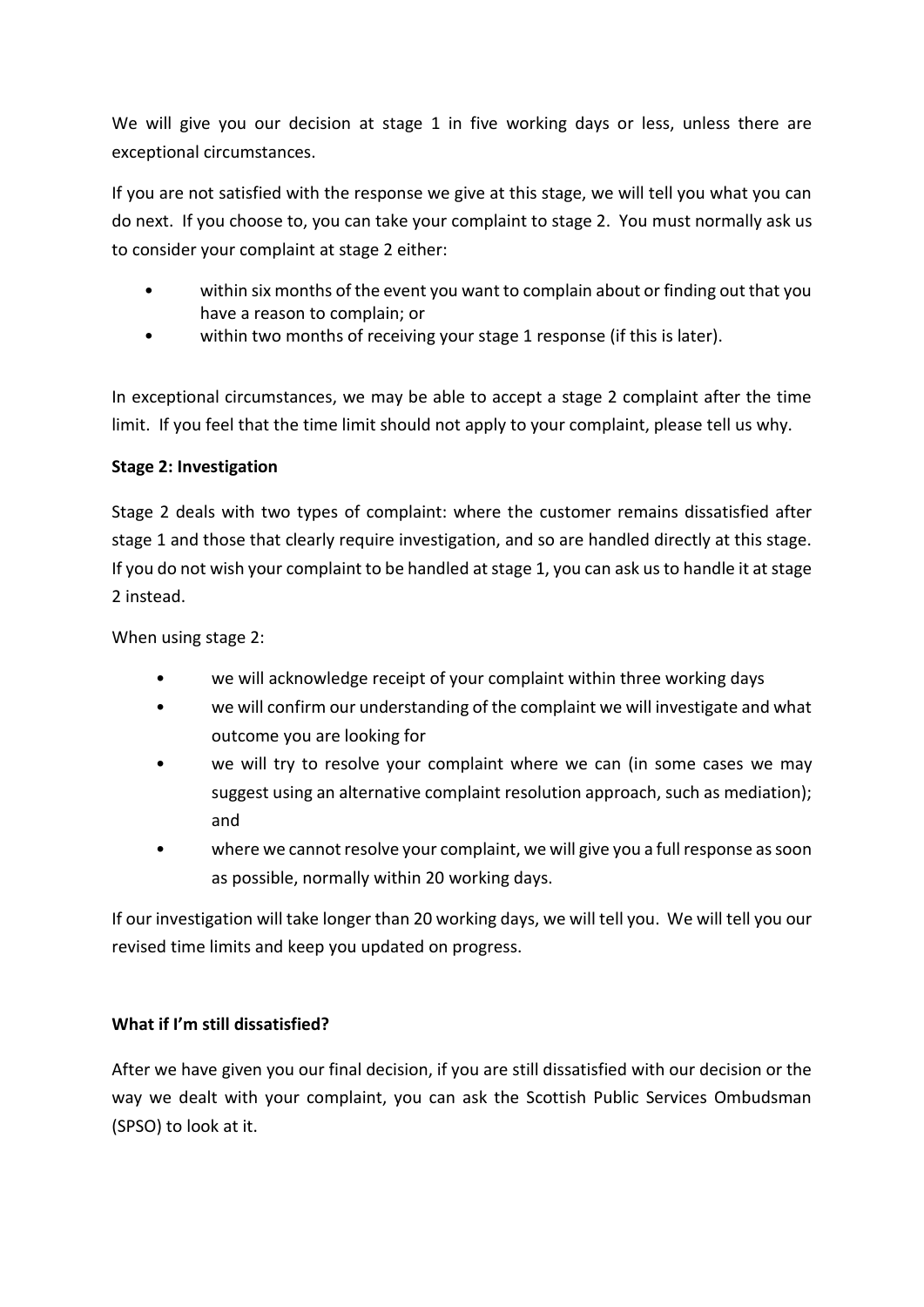The SPSO are an independent organisation that investigates complaints. They are not an advocacy or support service (but there are other organisations who can help you with advocacy or support). You can ask the SPSO to look at your complaint if: you have gone all the way through the Ark's complaints handling procedure it is less than 12 months after you became aware of the matter you want to complain about; and the matter has not been (and is not being) considered in court. The SPSO will ask you to complete a complaint form and provide a copy of our final response to your complaint. You can do this online at **[www.spso.org.uk/complain/form](http://www.spso.org.uk/complain/form)** or call them on Freephone 0800 377 7330. You may wish to get independent support or advocacy to help you progress your complaint. See the section on **Getting help to make your complaint** below. The SPSO's contact details are: SPSO Bridgeside House 99 McDonald Road Edinburgh EH7 4NS (if you would like to visit in person, you must make an appointment first) Their freepost address is: FREEPOST SPSO Freephone: 0800 377 7330 Online contact **[www.spso.org.uk/contact-us](http://www.spso.org.uk/contact-us)** Website: **[www.spso.org.uk](http://www.spso.org.uk/)**

There are some complaints about housing that have an alternative route for independent review. We will tell you how to seek independent review when we give you our final response on your complaint.

## **Care complaints**

If your complaint relates to a care service we provide, you can choose whether to complain to us or the Care Inspectorate. You can find out more about their complaints procedure, or make a complaint, by contacting them.

The Care Inspectorate has several offices around Scotland. Please refer to: **<http://www.scswis.com/>**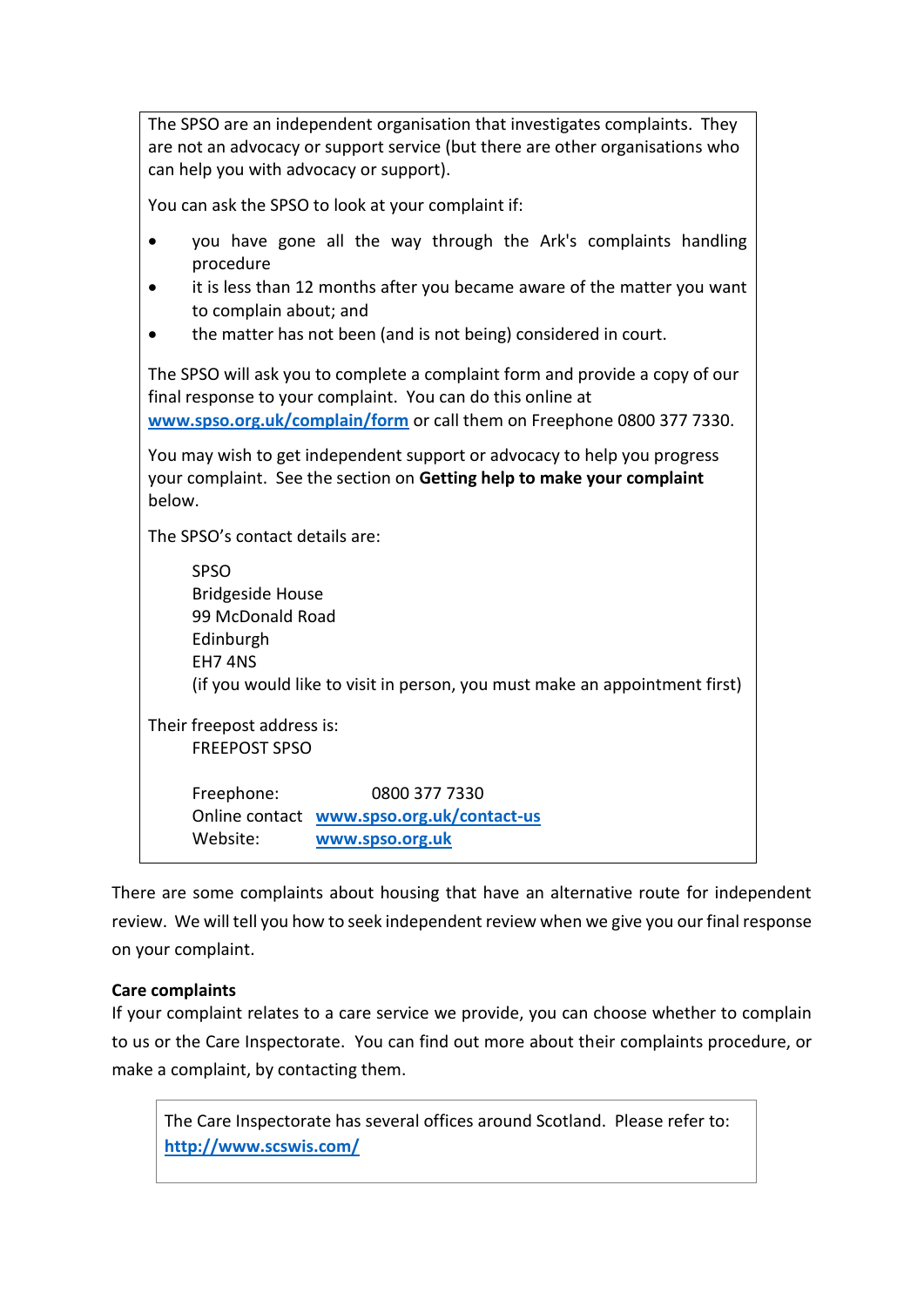## **Reporting a significant performance failure to the Scottish Housing Regulator**

The Scottish Housing Regulator (SHR) can consider issues raised with them about 'significant performance failures'. A significant performance failure is defined by the SHR as something that a landlord does or fails to do that puts the interests of its tenants at risk, and which the landlord has not resolved. This is something that is a systemic problem that does, or could, affect all of a landlord's tenants. If you are affected by a problem like this, you should first report it to us. If you have told us about it but we have not resolved it, you can report it directly to the SHR.

A complaint between an individual tenant and a landlord is not a significant performance failure. Significant performance failures are not, therefore, dealt with through this complaints handling procedure. You can ask us for more information about significant performance failures. The SHR also has more information on their website: **[www.scottishhousingregulator.gov.uk/](file://///arkfs01/userhome/dboucher/chromedownloads/www.scottishhousingregulator.gov.uk/)**

## **Getting help to make your complaint**

We understand that you may be unable or reluctant to make a complaint yourself. We accept complaints from the representative of a person who is dissatisfied with our service. We can take complaints from a friend, relative, or an advocate, if you have given them your consent to complain for you.

You can find out about advocates in your area by contacting the Scottish Independent Advocacy Alliance:

## **Scottish Independent Advocacy Alliance**

Tel: 0131 510 9410 Website: **[www.siaa.org.uk](file://///arkfs01/userhome/dboucher/chromedownloads/www.siaa.org.uk)**

You can find out about advisers in your area through Citizens Advice Scotland:

#### **Citizens Advice Scotland**

Website: **[www.cas.org.uk](file://///arkfs01/userhome/dboucher/chromedownloads/www.cas.org.uk)** or check your phone book for your local citizens advice bureau.

We are committed to making our service easy to use for all members of the community. In line with our statutory equalities duties, we will always ensure that reasonable adjustments are made to help you access and use our services. If you have trouble putting your complaint in writing, or want this information in another language or format, such as large font, or